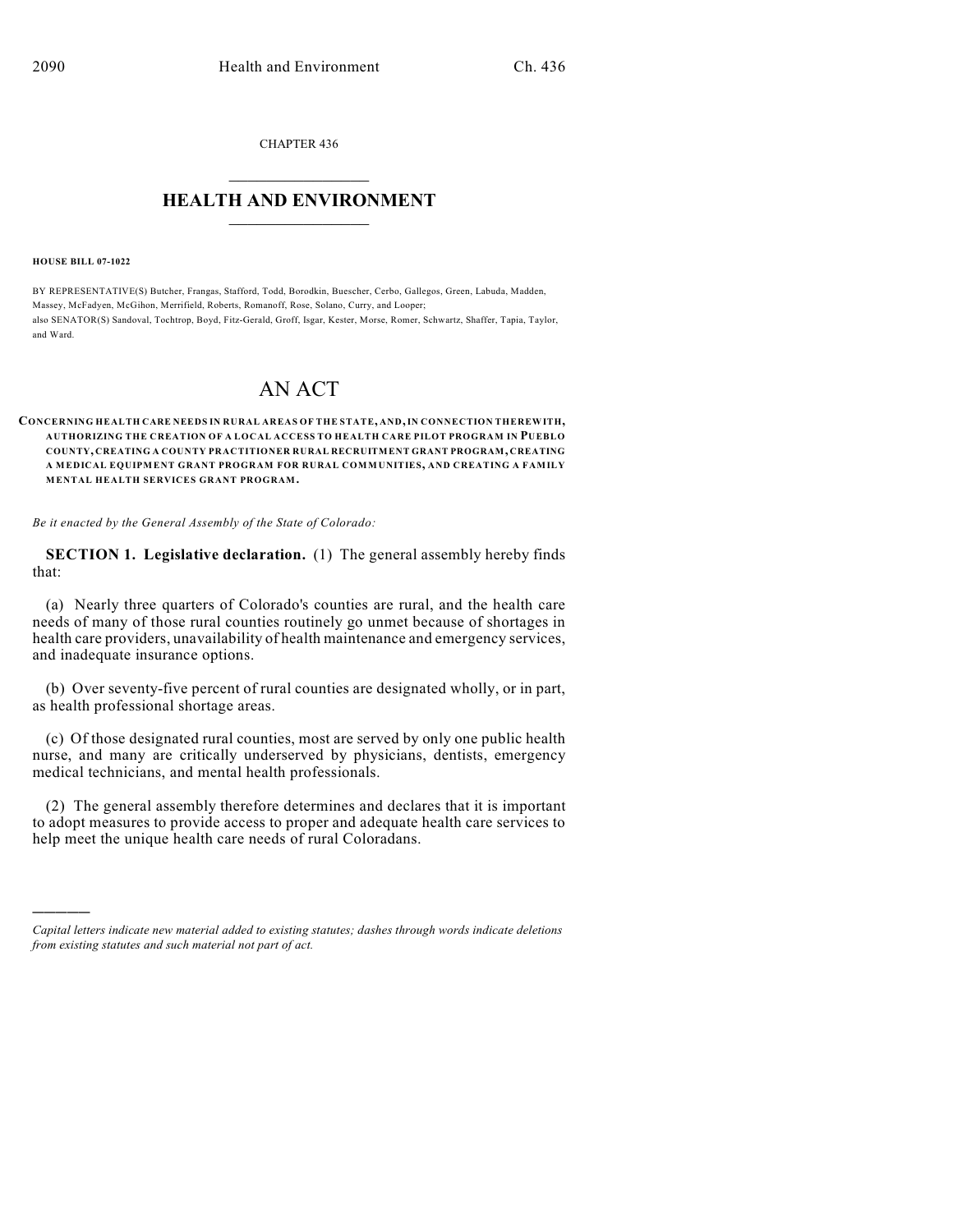**SECTION 2.** Title 30, Colorado Revised Statutes, is amended BY THE ADDITION OF A NEW ARTICLE to read:

## **ARTICLE 12 Local Access to Health Care Pilot Program**

**30-12-101. Short title.** THIS ARTICLE SHALL BE KNOWN AND MAY BE CITED AS THE "LOCAL ACCESS TO HEALTH CARE PILOT PROGRAM ACT".

**30-12-102. Legislative declaration.** THE GENERAL ASSEMBLY HEREBY FINDS, DETERMINES, AND DECLARES THAT IT IS IMPORTANT TO ESTABLISH A PILOT PROGRAM IN A RURAL COUNTY IN THE STATE TO PROVIDE ACCESS TO HEALTH CARE FOR INDIVIDUALS AND FAMILIES WHO MAY NOT OTHERWISE HAVE ACCESS TO HEALTH CARE IN ORDER TO DEVELOP A MODEL THAT MAY BE USED TO PROVIDE ACCESS TO HEALTH CARE FOR SIMILARLY SITUATED INDIVIDUALS AND FAMILIES IN OTHER PARTS OF THE STATE.

**30-12-103. Definitions.** AS USED IN THIS ARTICLE, UNLESS THE CONTEXT OTHERWISE REQUIRES:

(1) "BOARD OF COUNTY COMMISSIONERS" OR "BOARD" MEANS THE BOARD OF COUNTY COMMISSIONERS OF PUEBLO COUNTY.

(2) "CONTRACTOR" MEANS THE NONPROFIT CORPORATION WITH WHOM THE BOARD OF COUNTY COMMISSIONERS CONTRACTS TO OPERATE THE PILOT PROGRAM.

(3) "ELIGIBLE INDIVIDUAL" MEANS AN INDIVIDUAL EMPLOYED BY AN EMPLOYER LOCATED IN PUEBLO COUNTY WHO DOES NOT HAVE HEALTH INSURANCE AND IS NOT ELIGIBLE FOR THE "COLORADO MEDICAL ASSISTANCE ACT", ARTICLES 4, 5, AND 6 OF TITLE 25.5, C.R.S., THE "CHILDREN'S BASIC HEALTH PLAN ACT", ARTICLE 8 OF TITLE 25.5, C.R.S., OR MEDICARE PURSUANT TO TITLE XVIII OF THE FEDERAL "SOCIAL SECURITY ACT", AS AMENDED.

(4) "EMPLOYER LOCATED IN PUEBLO COUNTY" MEANS A PERSON, FIRM, CORPORATION, PARTNERSHIP, OR ASSOCIATION THAT IS ACTIVELY ENGAGED IN BUSINESS IN PUEBLO COUNTY, EMPLOYS INDIVIDUALS IN THAT COUNTY, AND PAYS ITS EMPLOYEES LOW MEDIAN WAGES, AS DETERMINED BY THE CONTRACTOR.

(5) "PILOT PROGRAM" MEANS THE PILOT PROGRAM FOR LOCAL ACCESS TO HEALTH CARE AUTHORIZED BY THIS ARTICLE.

**30-12-104. Pilot program - local access to health care.** (1) THE BOARD OF COUNTY COMMISSIONERS OF PUEBLO COUNTY IS AUTHORIZED TO CREATE A PILOT PROGRAM TO PROVIDE ACCESS TO HEALTH CARE SERVICES TO INDIVIDUALS EMPLOYED BY EMPLOYERS LOCATED IN PUEBLO COUNTY. THE BOARD OF COUNTY COMMISSIONERS MAY CONTRACT WITH A NONPROFIT CORPORATION TO OPERATE THE PILOT PROGRAM AND DELIVER, EITHER DIRECTLY OR INDIRECTLY, HEALTH CARE TO ELIGIBLE INDIVIDUALS AND THEIR FAMILIES. THE CONTRACTOR SHALL BE GOVERNED BY A BOARD OF DIRECTORS AND SHALL BE ADMINISTERED BY OFFICERS, ALL OF WHOM SHALL BE APPOINTED WITH THE ADVICE AND CONSENT OF THE BOARD OF COUNTY COMMISSIONERS. THE BOARD OF COUNTY COMMISSIONERS AND THE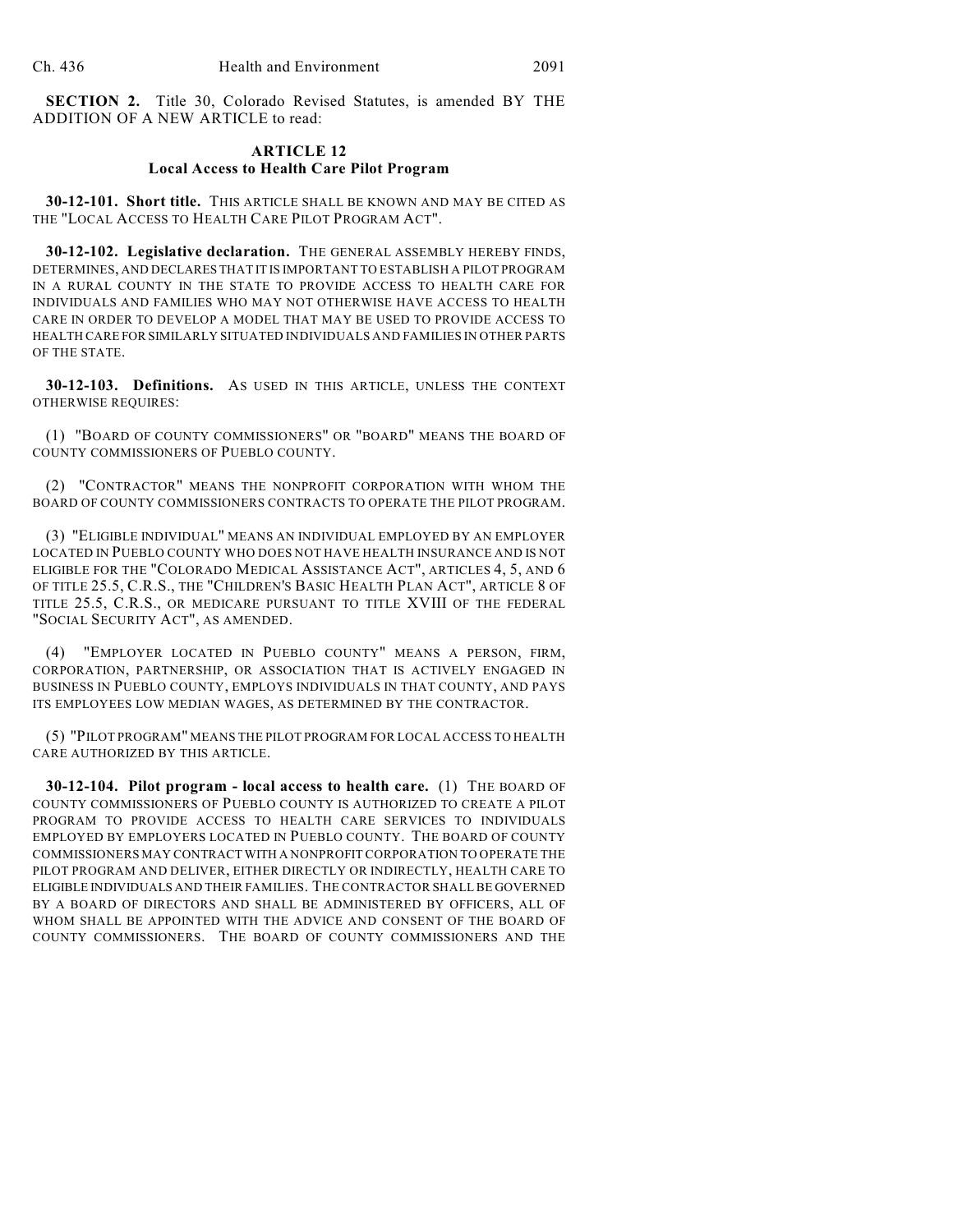INDIVIDUAL MEMBERS OF THE BOARD SHALL NOT BE RESPONSIBLE FOR ANY FINANCIAL OBLIGATIONS OF THE PILOT PROGRAM.

(2) THE CONTRACT ENTERED INTO BETWEEN THE BOARD AND THE CONTRACTOR FOR THE OPERATION OF THE PILOT PROGRAM SHALL CLEARLY STATE THE SCOPE OF THE CONTRACT, THE AMOUNT OF FEES THAT MAY BE CHARGED BY THE CONTRACTOR TO ELIGIBLE INDIVIDUALS FOR PARTICIPATION IN THE PILOT PROGRAM, AND THAT THE CONTRACTOR IS RESPONSIBLE FOR THE OPERATION OF THE PILOT PROGRAM.

(3) THE BOARD OR THE CONTRACTOR, AS APPROPRIATE, SHALL DIRECT INDIVIDUALS SEEKING ACCESS TO THE PILOT PROGRAM WHO ARE ELIGIBLE FOR THE "COLORADO MEDICAL ASSISTANCE ACT", ARTICLES 4, 5, AND 6 OF TITLE 25.5, C.R.S., THE "CHILDREN'S BASIC HEALTH PLAN ACT", ARTICLE 8 OF TITLE 25.5, C.R.S., OR MEDICARE PURSUANT TO TITLE XVIII OF THE FEDERAL "SOCIAL SECURITY ACT", AS AMENDED, TO THE APPROPRIATE STATE OR FEDERAL PROGRAM.

**30-12-105. Annual report to county.** BY JUNE 1, 2008, AND BY EACH JUNE 1 THEREAFTER, THE BOARD OF DIRECTORS OF THE CONTRACTOR SHALL PROVIDE AN ANNUAL REPORT TO THE BOARD. THE ANNUAL REPORT SHALL STATE THE NUMBER OF INDIVIDUALS SERVED BY THE PILOT PROGRAM, THE COST OF PROVIDING HEALTH CARE SERVICES TO THOSE INDIVIDUALS, AND THE SOURCE OF FUNDS FOR THE PAYMENT OF THOSE SERVICES. THE REPORT SHALL ALSO INCLUDE A CERTIFIED FINANCIAL STATEMENT PREPARED BY A CERTIFIED PUBLIC ACCOUNTANT DETAILING THE REVENUES, EXPENDITURES, AND OTHER FINANCIAL INFORMATION RELATED TO OPERATION OF THE PILOT PROGRAM. THE CONTRACTOR SHALL PROVIDE A COPY OF THE ANNUAL REPORT, INCLUDING THE CERTIFIED FINANCIAL STATEMENT, TO THE COMMISSIONER OF INSURANCE.

**30-12-106. Division of insurance - participation limited to financial oversight.** NOTWITHSTANDING ANY OTHER PROVISION OF LAW, FOR PURPOSES OF THIS ARTICLE, THE DIVISION OF INSURANCE SHALL NOT HAVE AUTHORITY TO REGULATE OR OTHERWISE OVERSEE THE OPERATIONS OF THE PILOT PROGRAM, THE CONTRACTOR THAT OPERATES THE PILOT, OR PUEBLO COUNTY. HOWEVER, THE CONTRACTOR SHALL BE SUBJECT TO FINANCIAL OVERSIGHT BY THE DIVISION OF INSURANCE AND SHALL PROVIDE COPIES OF ITS ANNUAL REPORT, INCLUDING CERTIFIED FINANCIAL STATEMENTS, TO THE DIVISION.

**30-12-107. Repeal of article.** (1) THIS ARTICLE IS REPEALED, EFFECTIVE JULY 1, 2012.

(2) NO LATER THAN MARCH 15, 2012, THE BOARD OF COUNTY COMMISSIONERS AND THE BOARD OF DIRECTORS OF THE CONTRACTOR SHALL SUBMIT A REPORT TO THE GENERAL ASSEMBLY REGARDING THE ACTIVITIES OF THE PILOT PROGRAM. THE REPORT SHALL ASSESS WHETHER THE PILOT PROGRAM HAS BENEFITTED PUEBLO COUNTY, EMPLOYERS LOCATED IN PUEBLO COUNTY, AND ELIGIBLE INDIVIDUALS AND THEIR FAMILIES. THE REPORT SHALL ALSO CONTAIN ANY OTHER INFORMATION DEEMED APPROPRIATE BY THE BOARD OF COUNTY COMMISSIONERS. THE REPORT SHALL BE DISTRIBUTED TO THE COMMISSIONER OF INSURANCE, THE LOCAL GOVERNMENT COMMITTEES OF THE SENATE AND HOUSE OF REPRESENTATIVES, OR THEIR SUCCESSOR COMMITTEES, AND THE HEALTH AND HUMAN SERVICES COMMITTEES OF THE SENATE AND HOUSE OF REPRESENTATIVES, OR THEIR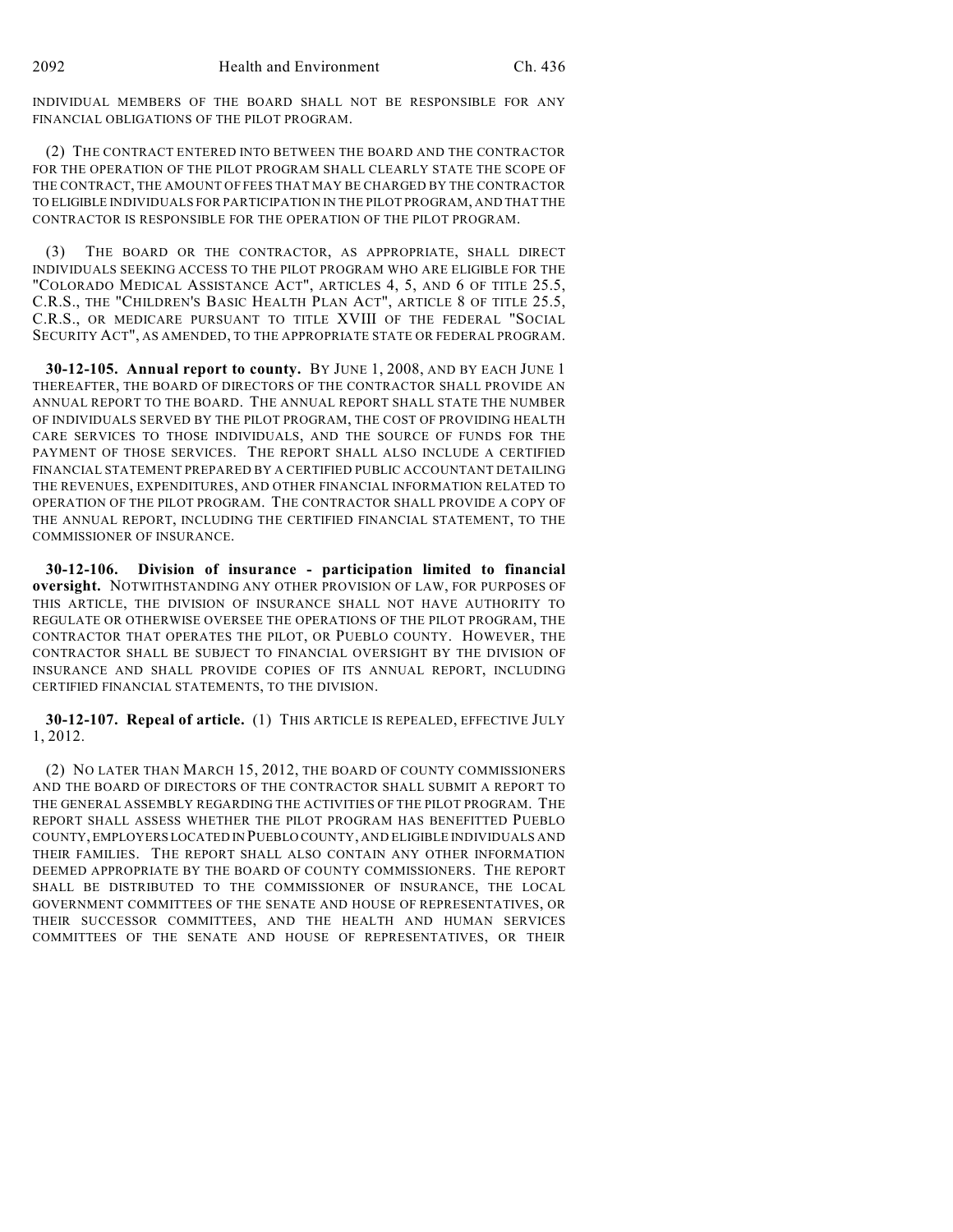SUCCESSOR COMMITTEES.

**SECTION 3.** Part 1 of article 1 of title 25, Colorado Revised Statutes, is amended BY THE ADDITION OF THE FOLLOWING NEW SECTIONS to read:

**25-1-126. County practitioner rural recruitment grant program - creation - legislative declaration - administration - report - definitions - repeal.** (1) THE GENERAL ASSEMBLY HEREBY FINDS AND DECLARES THAT:

(a) RURAL COMMUNITIES IN COLORADO FACE MANY CHALLENGES RELATED TO THE PROVISION OF HEALTH CARE IN THEIR COMMUNITIES, PARTICULARLY IN TERMS OF RECRUITING AND RETAINING PHYSICIANS, NURSES, AND NURSE PRACTITIONERS TO PROVIDE SERVICES IN RURAL COMMUNITIES.

(b) A GRANT PROGRAM, ADMINISTERED BY THE DEPARTMENT OF PUBLIC HEALTH AND ENVIRONMENT IN COOPERATION WITH THE STATE BOARD OF HEALTH, IS CRUCIAL TO ASSIST RURAL COMMUNITIES IN RECRUITING PHYSICIANS, NURSES, AND NURSE PRACTITIONERS TO PROVIDE HEALTH CARE SERVICES IN RURAL COLORADO.

(2) AS USED IN THIS SECTION, UNLESS THE CONTEXT OTHERWISE REQUIRES:

(a) "DEPARTMENT" MEANS THE DEPARTMENT OF PUBLIC HEALTH AND ENVIRONMENT CREATED IN SECTION 25-1-102.

(b) "GRANT PROGRAM" MEANS THE COUNTY PRACTITIONER RURAL RECRUITMENT GRANT PROGRAM CREATED IN SUBSECTION (3) OF THIS SECTION.

(c) "HEALTH CARE PROVIDER" MEANS A CORPORATION, FACILITY, OR INSTITUTION LICENSED OR CERTIFIED BY THIS STATE TO PROVIDE HEALTH CARE OR PROFESSIONAL SERVICES AS A HOSPITAL OR HEALTH CARE FACILITY.

(d) "RURAL AREA" MEANS:

(I) A COUNTY WITH A POPULATION OF LESS THAN FIFTY THOUSAND PEOPLE, ACCORDING TO THE MOST RECENTLY AVAILABLE POPULATION STATISTICS OF THE UNITED STATES BUREAU OF THE CENSUS;

(II) A MUNICIPALITY WITH A POPULATION OF LESS THAN FIFTY THOUSAND PEOPLE, ACCORDING TO THE MOST RECENTLY AVAILABLE POPULATION STATISTICS OF THE UNITED STATES BUREAU OF THE CENSUS, THAT IS LOCATED TEN MILES OR MORE FROM A MUNICIPALITY WITH A POPULATION OF MORE THAN FIFTY THOUSAND PEOPLE; OR

(III) THE UNINCORPORATED PART OF A COUNTY LOCATED TEN MILES OR MORE FROM A MUNICIPALITY WITH A POPULATION OF MORE THAN FIFTY THOUSAND PEOPLE, ACCORDING TO THE MOST RECENTLY AVAILABLE POPULATION STATISTICS OF THE UNITED STATES BUREAU OF THE CENSUS.

(e) "STATE BOARD" MEANS THE STATE BOARD OF HEALTH CREATED IN SECTION 25-1-103.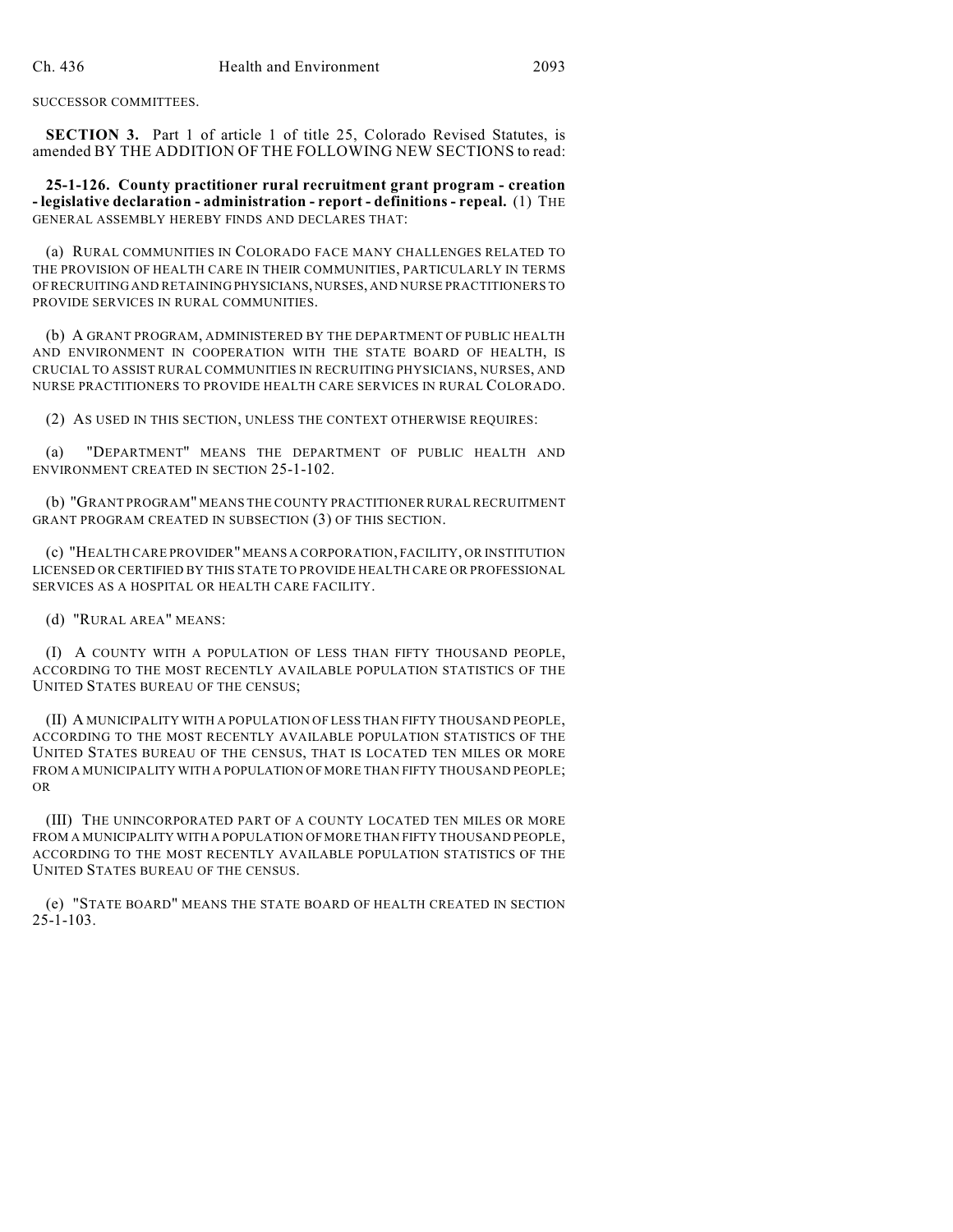(3) (a) THERE IS HEREBY CREATED THE COUNTY PRACTITIONER RURAL RECRUITMENT GRANT PROGRAM. THE DEPARTMENT, IN COOPERATION WITH THE STATE BOARD, SHALL ADMINISTER THE GRANT PROGRAM AND SHALL ADOPT RULES NECESSARY FOR SUCH PURPOSE. A COUNCIL OF GOVERNMENTS THAT CONTAINS A RURAL AREA MAY APPLY FOR GRANTS PURSUANT TO THE GRANT PROGRAM ON BEHALF OF HEALTH CARE PROVIDERS PROVIDING HEALTH CARE SERVICES IN RURAL AREAS TO AID IN THE RECRUITMENT OF PHYSICIANS, NURSES, AND NURSE PRACTITIONERS TO THE RURAL AREA.

(b) A HEALTH CARE PROVIDER PROVIDING HEALTH CARE SERVICES IN A RURAL AREA MAY APPLY TO THE AREA COUNCIL OF GOVERNMENTS FOR A GRANT TO RECRUIT PHYSICIANS, NURSES, OR NURSE PRACTITIONERS NECESSARY FOR THE PROVISION OF HEALTH CARE SERVICES IN THE RURAL AREA. WHEN APPLYING FOR A GRANT, THE HEALTH CARE PROVIDER SHALL SUBMIT THE FOLLOWING INFORMATION TO THE COUNCIL OF GOVERNMENTS IN A FORM AND MANNER DETERMINED BY THE DEPARTMENT:

(I) AN EXPLANATION OF THE NEED FOR PHYSICIANS, NURSES, OR NURSE PRACTITIONERS THAT THE HEALTH CARE PROVIDER INTENDS TO RECRUIT, INCLUDING A DESCRIPTION OF HOW THE PHYSICIANS, NURSES, OR NURSE PRACTITIONERS WILL BE USED, THE POPULATION THEY WILL SERVE, AND HOW THEY WILL ASSIST IN THE PROVISION OF HEALTH CARE SERVICES IN THE RURAL AREA;

(II) A DESCRIPTION OF THE TYPE OR SPECIALTY AREA OF THE PHYSICIANS, NURSES, OR NURSE PRACTITIONERS NEEDED IN THE RURAL AREA, IF APPLICABLE; AND

(III) ANY OTHER INFORMATION REQUIRED BY THE DEPARTMENT OR THE AREA COUNCIL OF GOVERNMENTS.

(c) THE STATE BOARD SHALL ESTABLISH CRITERIA TO BE USED BY THE DEPARTMENT IN AWARDING GRANTS PURSUANT TO THIS SECTION. THE CRITERIA SHALL INCLUDE, BUT NEED NOT BE LIMITED TO, THE FOLLOWING:

(I) THE HEALTH CARE NEEDS OF THE RURAL AREAS THAT WILL BE SERVED; AND

(II) A METHOD FOR RANKING THE NEEDS OF THE RURAL AREAS SO AS TO PROVIDE GRANT MONEYS TO THE RURAL AREAS WITH THE GREATEST NEED.

(4) (a) THERE IS HEREBY CREATED IN THE STATE TREASURY THE COUNTY PRACTITIONER RURAL RECRUITMENT GRANT PROGRAM CASH FUND. THE MONEYS IN THE FUND SHALL BE SUBJECT TO ANNUAL APPROPRIATION BY THE GENERAL ASSEMBLY TO AWARD GRANTS TO ELIGIBLE COUNCILS OF GOVERNMENTS AND FOR THE DIRECT AND INDIRECT COSTS ASSOCIATED WITH THE IMPLEMENTATION OF THE GRANT PROGRAM. THE DEPARTMENT IS AUTHORIZED TO ACCEPT ON BEHALF OF THE STATE ANY GRANTS, GIFTS, OR DONATIONS FROM ANY PRIVATE OR PUBLIC SOURCE FOR THE PURPOSE OF THE GRANT PROGRAM. ALL PRIVATE AND PUBLIC FUNDS RECEIVED THROUGH GRANTS, GIFTS, OR DONATIONS SHALL BE TRANSMITTED TO THE STATE TREASURER, WHO SHALL CREDIT THE SAME TO THE FUND. ALL INVESTMENT EARNINGS DERIVED FROM THE DEPOSIT AND INVESTMENT OF MONEYS IN THE FUND SHALL REMAIN IN THE FUND AND SHALL NOT BE TRANSFERRED OR REVERT TO THE GENERAL FUND AT THE END OF ANY FISCAL YEAR.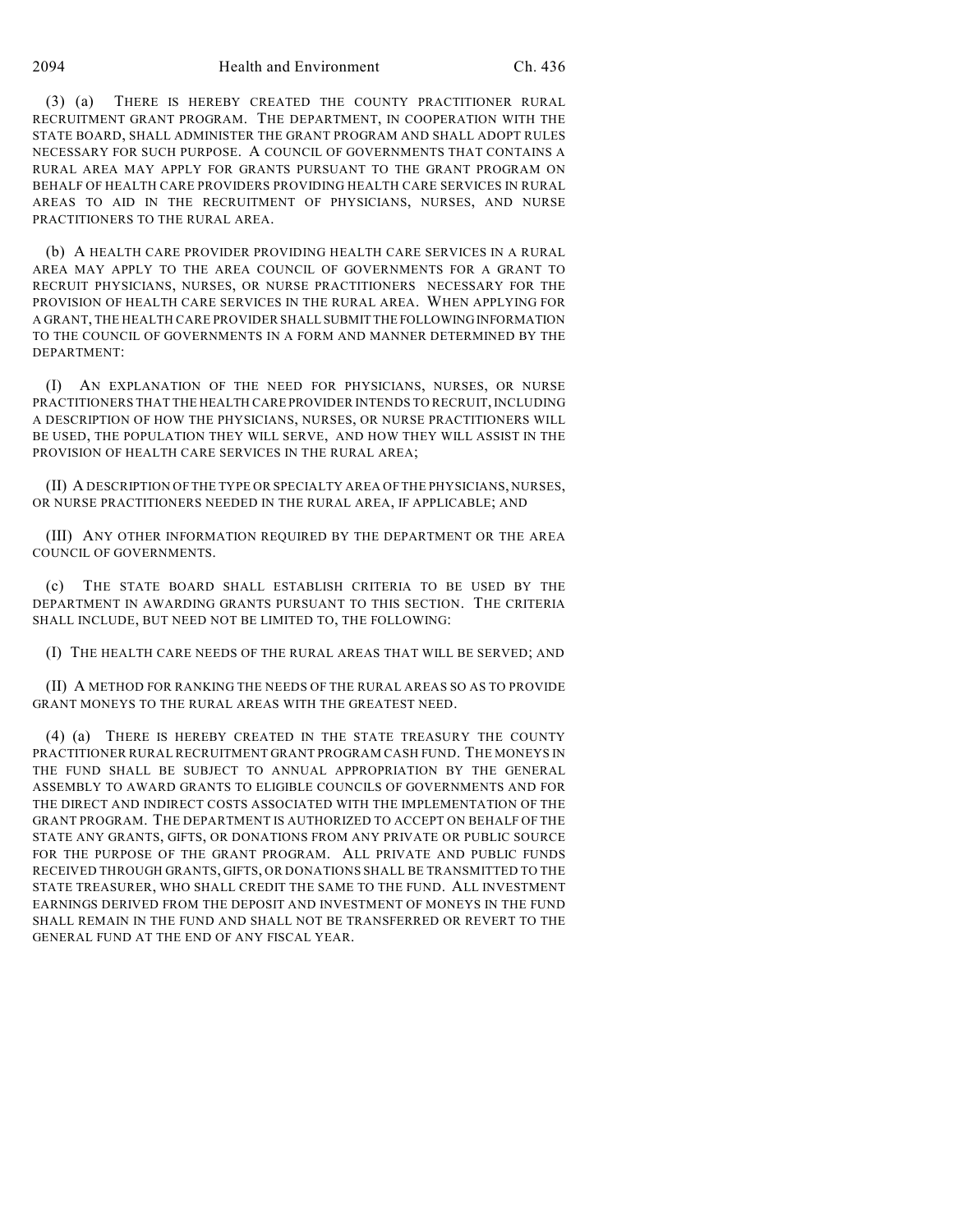(b) NOTWITHSTANDING THE PROVISIONS OF PARAGRAPH (a) OF THIS SUBSECTION (4), THE DEPARTMENT SHALL NOT IMPLEMENT THE GRANT PROGRAM UNTIL SUFFICIENT GRANTS, GIFTS, OR DONATIONS ARE OBTAINED TO COVER THE COSTS OF IMPLEMENTING THE GRANT PROGRAM.

(5) (a) BY NOVEMBER 1, 2008, AND BY EACH NOVEMBER 1 THEREAFTER, AS PART OF ITS ANNUAL BUDGET REQUEST, THE DEPARTMENT SHALL SUBMIT A REPORT TO THE JOINT BUDGET COMMITTEE REGARDING THE GRANT PROGRAM. THE REPORT SHALL INCLUDE, BUT NEED NOT BE LIMITED TO, THE FOLLOWING INFORMATION:

(I) THE AMOUNT OF MONEYS AWARDED THROUGH THE GRANT PROGRAM DURING THE PRIOR FISCAL YEAR;

(II) THE RECIPIENTS OF GRANT MONEYS;

(III) THE NUMBER OF PHYSICIANS, NURSES, AND NURSE PRACTITIONERS SUCCESSFULLY RECRUITED TO RURAL AREAS WITH THE GRANT MONEYS;

(IV) THE RURAL AREAS SERVED BY THOSE PHYSICIANS, NURSES, AND NURSE PRACTITIONERS;

(V) WHETHER THE GRANT PROGRAM HAS BEEN SUCCESSFUL IN HELPING HEALTH CARE PROVIDERS SERVING RURAL AREAS PROVIDE ADEQUATE HEALTH CARE SERVICES TO RURAL AREAS; AND

(VI) WHETHER THE GRANT PROGRAM SHOULD BE MODIFIED IN ANY WAY, CONTINUED IN ITS CURRENT FORM, OR REPEALED.

(b) THE COUNCILS OF GOVERNMENTS THAT HAVE BEEN AWARDED GRANTS PURSUANT TO THE GRANT PROGRAM SHALL ASSIST THE DEPARTMENT IN PREPARING THE REPORT REQUIRED BY THIS SUBSECTION  $(5)$ .

(6) THIS SECTION IS REPEALED, EFFECTIVE JULY 1, 2010.

**25-1-127. Medical equipment for rural communities grant program creation - legislative declaration - administration - report - repeal.** (1) THE GENERAL ASSEMBLY HEREBY FINDS AND DECLARES THAT:

(a) RURAL COMMUNITIES IN COLORADO FACE MANY CHALLENGES RELATED TO THE PROVISION OF HEALTH CARE, INCLUDING THE LACK OF ADEQUATE MEDICAL EQUIPMENT TO PROVIDE APPROPRIATE HEALTH CARE SERVICES TO RESIDENTS IN RURAL COLORADO.

(b) A MATCHING GRANT PROGRAM, ADMINISTERED BY THE DEPARTMENT OF PUBLIC HEALTH AND ENVIRONMENT IN COOPERATION WITH THE STATE BOARD OF HEALTH, IS CRUCIAL TO ASSIST RURAL COMMUNITIES IN PURCHASING MEDICAL EQUIPMENT SO AS TO PROVIDE APPROPRIATE HEALTH CARE SERVICES TO RURAL COLORADANS.

(2) AS USED IN THIS SECTION, UNLESS THE CONTEXT OTHERWISE REQUIRES: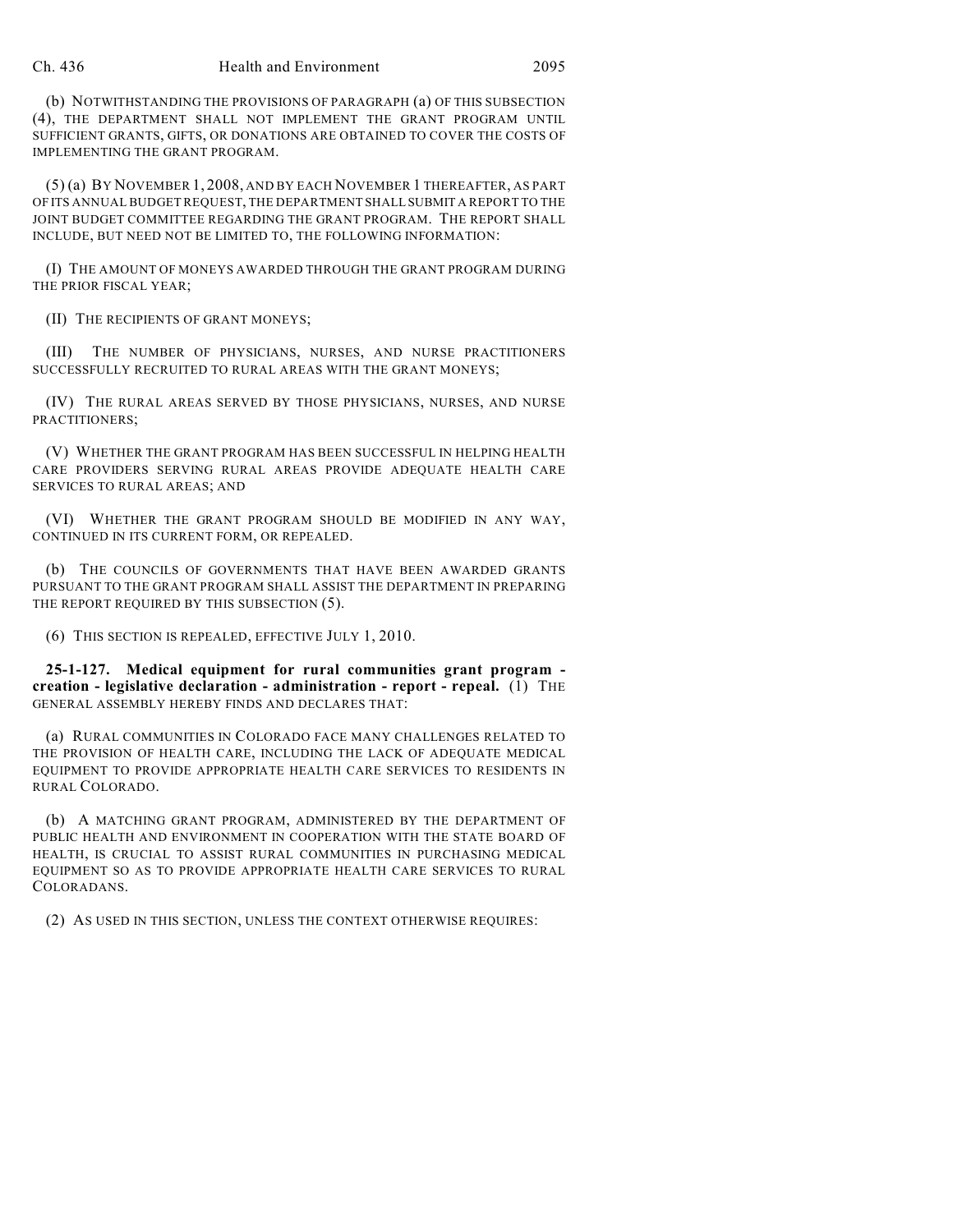(a) "DEPARTMENT" MEANS THE DEPARTMENT OF PUBLIC HEALTH AND ENVIRONMENT CREATED IN SECTION 25-1-102.

(b) "GRANT PROGRAM" MEANS THE MEDICAL EQUIPMENT FOR RURAL COMMUNITIES GRANT PROGRAM CREATED IN SUBSECTION (3) OF THIS SECTION.

(c) "HEALTH CARE PROVIDER" MEANS A CORPORATION, FACILITY, OR INSTITUTION LICENSED OR CERTIFIED BY THIS STATE TO PROVIDE HEALTH CARE OR PROFESSIONAL SERVICES AS A HOSPITAL, HEALTH CARE FACILITY, OR DISPENSARY.

(d) "MEDICAL EQUIPMENT" MEANS EQUIPMENT USED BY A HEALTH CARE PROVIDER TO PROVIDE STANDARDIZED HEALTH CARE SERVICES.

(e) "RURAL AREA" MEANS:

(I) A COUNTY WITH A POPULATION OF LESS THAN FIFTY THOUSAND PEOPLE, ACCORDING TO THE MOST RECENTLY AVAILABLE POPULATION STATISTICS OF THE UNITED STATES BUREAU OF THE CENSUS;

(II) A MUNICIPALITY WITH A POPULATION OF LESS THAN FIFTY THOUSAND PEOPLE, ACCORDING TO THE MOST RECENTLY AVAILABLE POPULATION STATISTICS OF THE UNITED STATES BUREAU OF THE CENSUS, THAT IS LOCATED TEN MILES OR MORE FROM A MUNICIPALITY WITH A POPULATION OF MORE THAN FIFTY THOUSAND PEOPLE; OR

(III) THE UNINCORPORATED PART OF A COUNTY LOCATED TEN MILES OR MORE FROM A MUNICIPALITY WITH A POPULATION OF MORE THAN FIFTY THOUSAND PEOPLE, ACCORDING TO THE MOST RECENTLY AVAILABLE POPULATION STATISTICS OF THE UNITED STATES BUREAU OF THE CENSUS.

(3) (a) THERE IS HEREBY CREATED THE MEDICAL EQUIPMENT FOR RURAL COMMUNITIES GRANT PROGRAM. THE DEPARTMENT SHALL ADMINISTER THE GRANT PROGRAM AND SHALL ADOPT RULES NECESSARY FOR SUCH PURPOSE.

(b) A HEALTH CARE PROVIDER PROVIDING MEDICAL SERVICES IN A RURAL AREA MAY APPLY FOR A GRANT TO PURCHASE MEDICAL EQUIPMENT THAT IS NECESSARY FOR THE PROVISION OF MEDICAL SERVICES IN THE RURAL AREA. WHEN APPLYING FOR A GRANT, THE HEALTH CARE PROVIDER SHALL SUBMIT THE FOLLOWING INFORMATION TO THE DEPARTMENT IN A FORM AND MANNER DETERMINED BY THE DEPARTMENT:

(I) AN EXPLANATION OF THE NEED FOR THE MEDICAL EQUIPMENT THAT THE HEALTH CARE PROVIDER INTENDS TO PURCHASE, INCLUDING A DESCRIPTION OF HOW THE EQUIPMENT WILL BE USED, THE POPULATION THAT WILL BE SERVED WITH THE EQUIPMENT, AND HOW IT WILL ASSIST IN THE PROVISION OF MEDICAL SERVICES IN THE RURAL AREA;

(II) A DETAILED DESCRIPTION OF THE SPECIFIC MEDICAL EQUIPMENT THAT THE HEALTH CARE PROVIDER INTENDS TO PURCHASE AND WHERE IT WILL BE LOCATED;

(III) THE COST OF THE EQUIPMENT, INCLUDING THE PRICE OF THE EQUIPMENT AND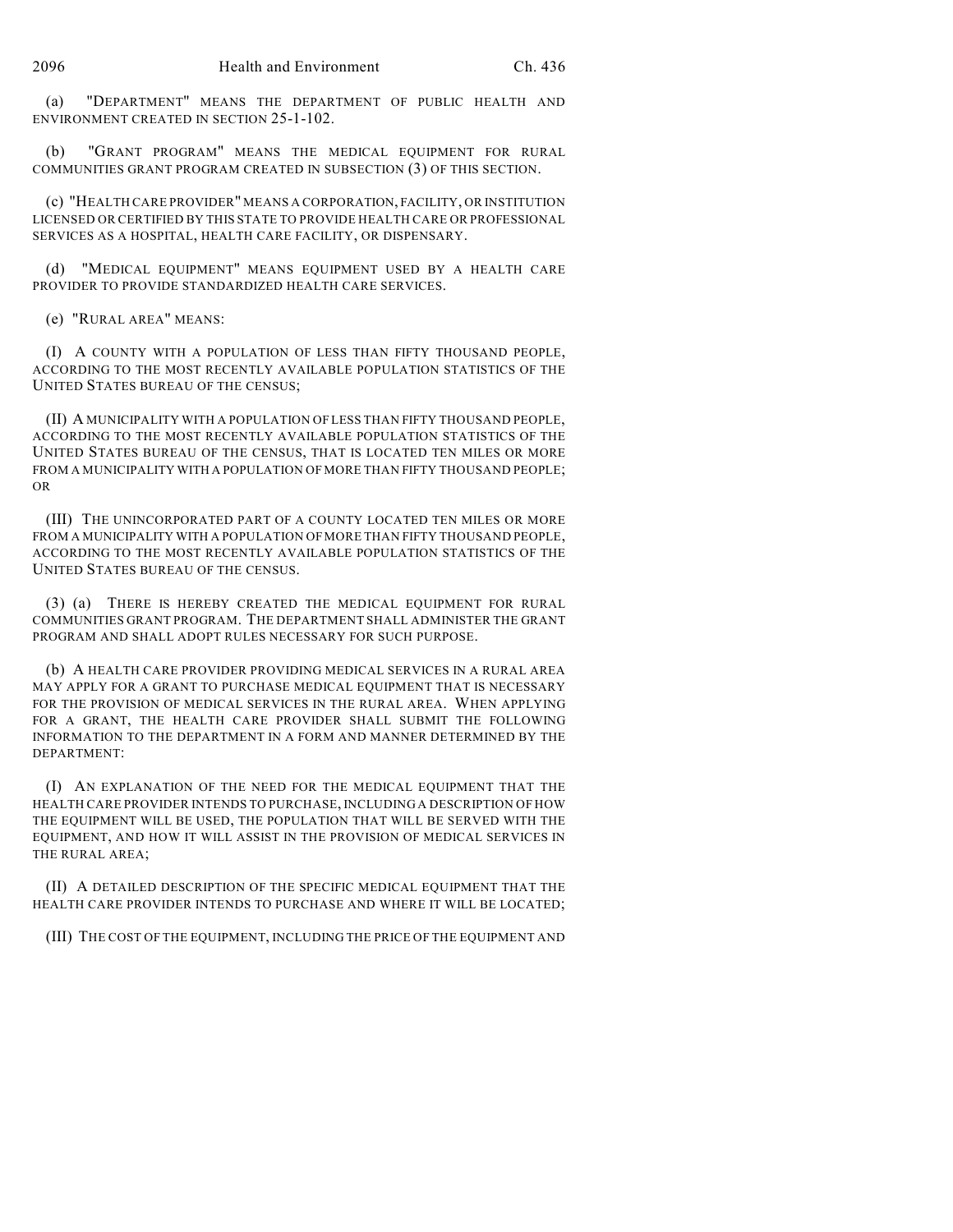ANY RELATED COSTS ASSOCIATED WITH THE PURCHASE OF THE EQUIPMENT;

(IV) THE AMOUNT OF MATCHING FUNDS THE HEALTH CARE PROVIDER WILL CONTRIBUTE TOWARD THE PURCHASE OF THE MEDICAL EQUIPMENT AND THE SOURCE OF THOSE FUNDS;

(V) ANY OTHER INFORMATION REQUIRED BY THE DEPARTMENT.

(c) THE BOARD SHALL ESTABLISH CRITERIA TO BE USED BY THE DEPARTMENT IN AWARDING GRANTS PURSUANT TO THIS SECTION. THE CRITERIA SHALL INCLUDE, BUT NEED NOT BE LIMITED TO, THE FOLLOWING:

(I) THE TYPES OF MEDICAL EQUIPMENT THAT MAY BE PURCHASED USING MONEYS AWARDED THROUGH THE GRANT PROGRAM;

(II) THE HEALTH CARE NEEDS OF THE RURAL AREAS THAT WILL HAVE ACCESS TO THE EQUIPMENT PURCHASED BY APPLICANTS;

(III) A METHOD FOR RANKING THE NEEDS OF THE RURAL AREAS SO AS TO PROVIDE GRANT MONEYS TO THE RURAL AREAS WITH THE GREATEST NEED;

(IV) THE AMOUNT OF MATCHING FUNDS AN APPLICANT HAS AVAILABLE AND ITS PROPORTION TO THE TOTAL EQUIPMENT COST.

(4) (a) THERE IS HEREBY CREATED IN THE STATE TREASURY THE MEDICAL EQUIPMENT FOR RURAL COMMUNITIES GRANT PROGRAM CASH FUND. THE MONEYS IN THE FUND SHALL BE SUBJECT TO ANNUAL APPROPRIATION BY THE GENERAL ASSEMBLY TO AWARD GRANTS TO ELIGIBLE HEALTH CARE PROVIDERS AND FOR THE DIRECT AND INDIRECT COSTS ASSOCIATED WITH THE IMPLEMENTATION OF THE GRANT PROGRAM. THE DEPARTMENT IS AUTHORIZED TO ACCEPT ON BEHALF OF THE STATE ANY GRANTS, GIFTS, OR DONATIONS FROM ANY PRIVATE OR PUBLIC SOURCE FOR THE PURPOSE OF THE GRANT PROGRAM. ALL PRIVATE AND PUBLIC FUNDS RECEIVED THROUGH GRANTS, GIFTS, OR DONATIONS SHALL BE TRANSMITTED TO THE STATE TREASURER, WHO SHALL CREDIT THE SAME TO THE FUND. ALL INVESTMENT EARNINGS DERIVED FROM THE DEPOSIT AND INVESTMENT OF MONEYS IN THE FUND SHALL REMAIN IN THE FUND AND SHALL NOT BE TRANSFERRED OR REVERT TO THE GENERAL FUND AT THE END OF ANY FISCAL YEAR.

(b) NOTWITHSTANDING THE PROVISIONS OF PARAGRAPH (a) OF THIS SUBSECTION (4), THE DEPARTMENT SHALL NOT IMPLEMENT THE GRANT PROGRAM UNTIL SUFFICIENT GRANTS, GIFTS, OR DONATIONS ARE OBTAINED TO COVER THE COSTS OF IMPLEMENTING THE GRANT PROGRAM.

(5) BY NOVEMBER 1, 2008, AND BY EACH NOVEMBER 1 THEREAFTER, AS PART OF ITS ANNUAL BUDGET REQUEST, THE DEPARTMENT SHALL SUBMIT A REPORT TO THE JOINT BUDGET COMMITTEE REGARDING THE GRANT PROGRAM. THE REPORT SHALL INCLUDE, BUT NEED NOT BE LIMITED TO, THE FOLLOWING INFORMATION:

(a) THE AMOUNT OF MONEYS AWARDED THROUGH THE GRANT PROGRAM DURING THE PRIOR FISCAL YEAR;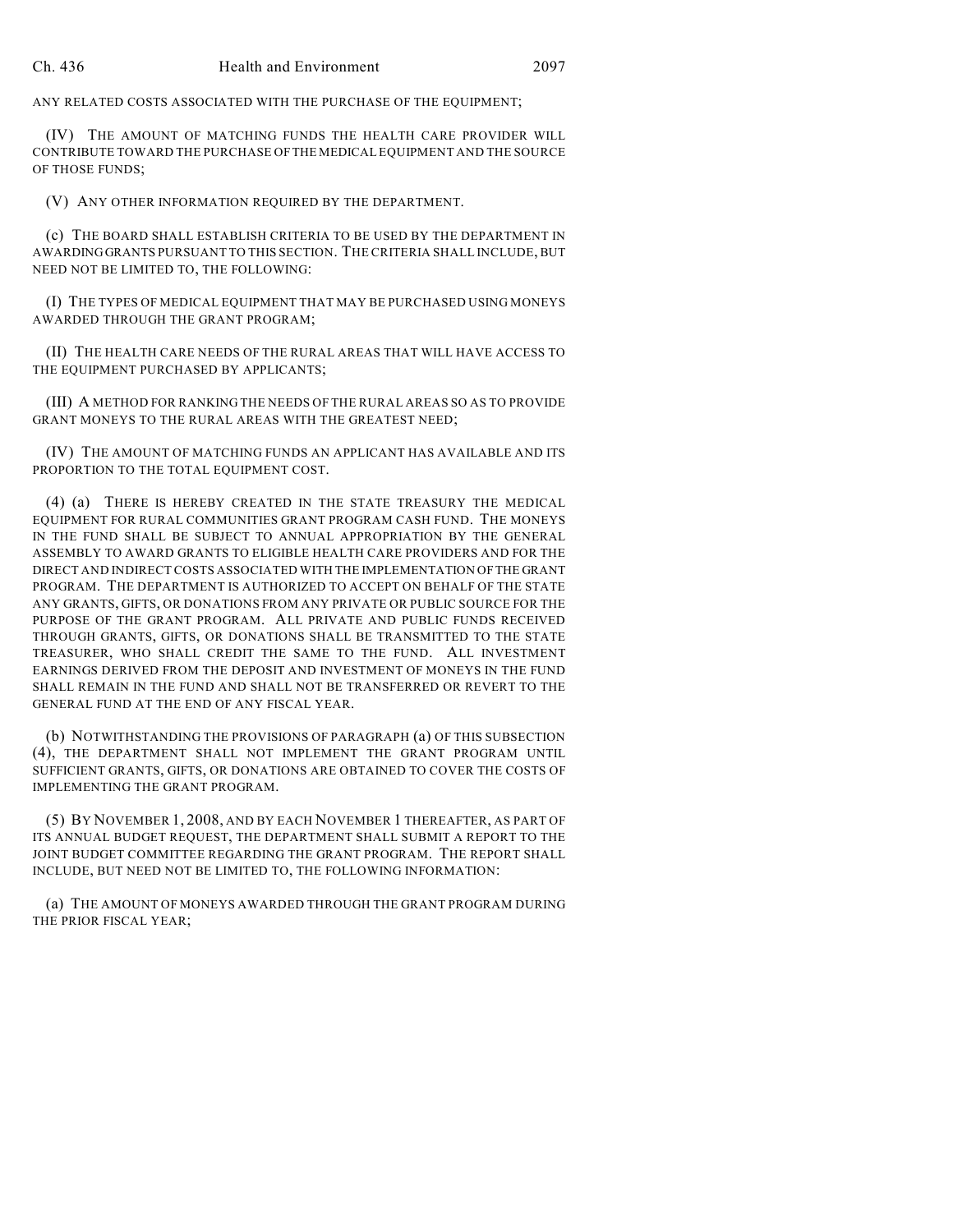(b) THE RECIPIENTS OF GRANT MONEYS;

(c) THE MEDICAL EQUIPMENT THAT WAS PURCHASED WITH THE GRANT MONEYS;

(d) THE RURAL AREAS SERVED BY THE MEDICAL EQUIPMENT;

(e) WHETHER THE GRANT PROGRAM HAS BEEN SUCCESSFUL IN HELPING HEALTH CARE PROVIDERS SERVING RURAL AREAS PROVIDE ADEQUATE MEDICAL SERVICES TO RURAL COMMUNITIES; AND

(f) WHETHER THE GRANT PROGRAM SHOULD BE MODIFIED IN ANY WAY, CONTINUED IN ITS CURRENT FORM, OR REPEALED.

(6) THIS SECTION IS REPEALED, EFFECTIVE JULY 1, 2010.

**SECTION 4.** Part 2 of article 1 of title 27, Colorado Revised Statutes, is amended BY THE ADDITION OF A NEW SECTION to read:

**27-1-209. Family mental health services grant program - rural areas creation - administration - report - repeal.** (1) AS USED IN THIS SECTION, UNLESS THE CONTEXT OTHERWISE REQUIRES:

(a) "DEPARTMENT" MEANS THE DEPARTMENT OF HUMAN SERVICES CREATED IN SECTION 26-1-105, C.R.S.

(b) "DIVISION" MEANS THE DIVISION WITHIN THE DEPARTMENT RESPONSIBLE FOR MENTAL HEALTH SERVICES.

(c) "FAMILY MENTAL HEALTH SERVICES" MEANS COUNSELING SERVICES PROVIDED BY A LICENSED MENTAL HEALTH PROFESSIONAL TO CHILDREN AND THEIR FAMILIES.

(d) "GRANT PROGRAM" MEANS THE FAMILY MENTAL HEALTH SERVICES GRANT PROGRAM CREATED IN SUBSECTION (2) OF THIS SECTION.

(e) "RURAL AREA" MEANS:

(I) A COUNTY WITH A POPULATION OF LESS THAN FIFTY THOUSAND PEOPLE, ACCORDING TO THE MOST RECENTLY AVAILABLE POPULATION STATISTICS OF THE UNITED STATES BUREAU OF THE CENSUS;

(II) A MUNICIPALITY WITH A POPULATION OF LESS THAN FIFTY THOUSAND PEOPLE, ACCORDING TO THE MOST RECENTLY AVAILABLE POPULATION STATISTICS OF THE UNITED STATES BUREAU OF THE CENSUS, THAT IS LOCATED TEN MILES OR MORE FROM A MUNICIPALITY WITH A POPULATION OF MORE THAN FIFTY THOUSAND PEOPLE; OR

(III) THE UNINCORPORATED PART OF A COUNTY LOCATED TEN MILES OR MORE FROM A MUNICIPALITY WITH A POPULATION OF MORE THAN FIFTY THOUSAND PEOPLE, ACCORDING TO THE MOST RECENTLY AVAILABLE POPULATION STATISTICS OF THE UNITED STATES BUREAU OF THE CENSUS.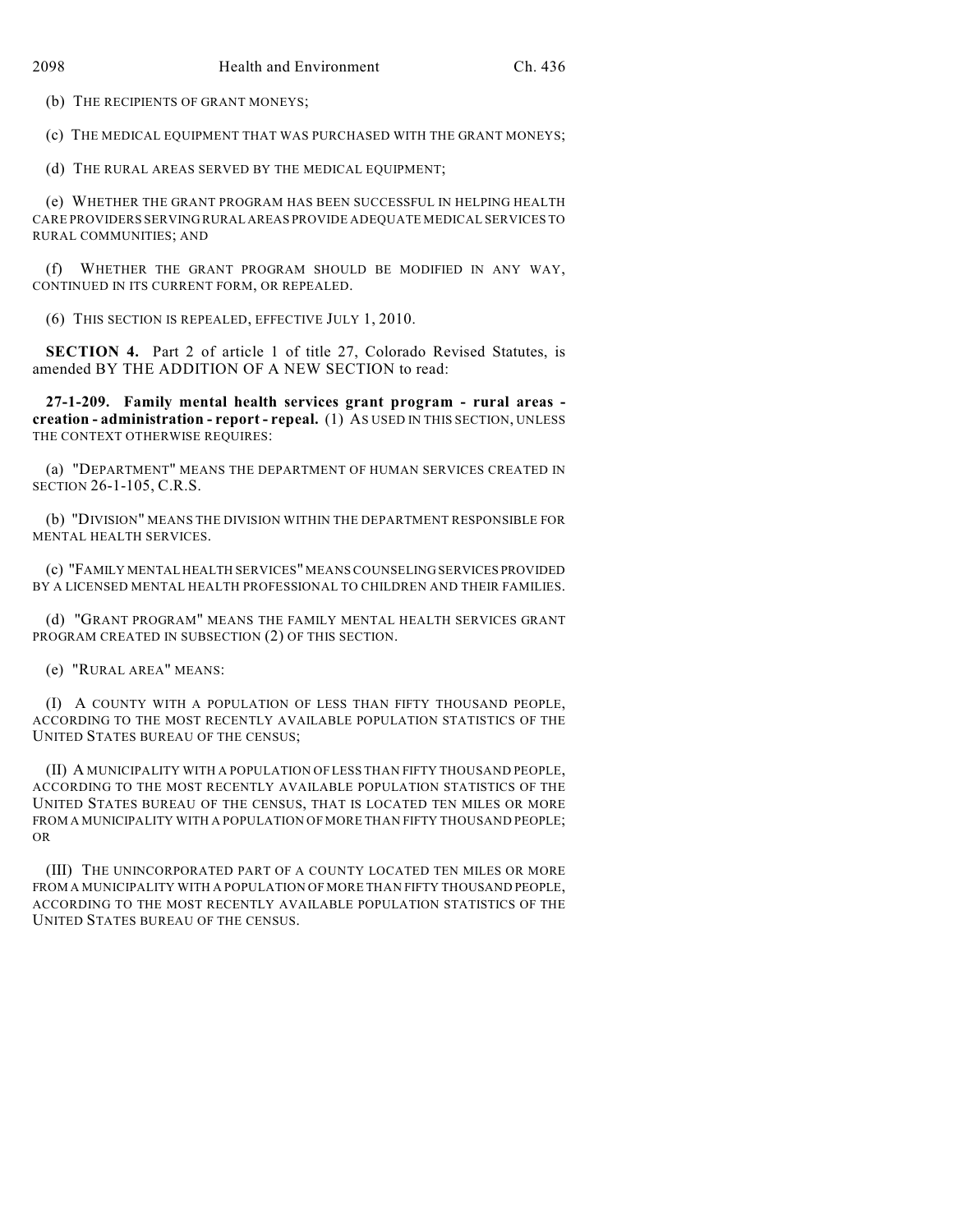(f) "STATE BOARD" MEANS THE STATE BOARD OF HUMAN SERVICES CREATED IN SECTION 26-1-107, C.R.S.

(2) (a) THERE IS HEREBY CREATED THE FAMILY MENTAL HEALTH SERVICES GRANT PROGRAM. THE DIVISION SHALL ADMINISTER THE GRANT PROGRAM.

(b) A COMMUNITY MENTAL HEALTH CENTER LOCATED IN OR SERVING A RURAL AREA MAY APPLY FOR A ONE-TIME GRANT TO FUND THE PROVISION OF FAMILY MENTAL HEALTH SERVICES IN A RURAL AREA. WHEN APPLYING FOR A GRANT, THE COMMUNITY MENTAL HEALTH CENTER SHALL SUBMIT THE FOLLOWING INFORMATION IN A FORM AND MANNER DETERMINED BY THE DIVISION:

(I) THE NEED FOR FAMILY MENTAL HEALTH SERVICES IN THE RURAL AREA THAT WILL BE SERVED;

(II) THE SPECIFIC FAMILY MENTAL HEALTH SERVICES THAT WILL BE PROVIDED;

(III) THE COMMUNITY MENTAL HEALTH CENTER'S PLAN FOR SUSTAINING THE FAMILY MENTAL HEALTH SERVICES WITHOUT FUTURE MONEYS FROM THE GRANT PROGRAM; AND

(IV) ANY OTHER INFORMATION REQUIRED BY THE DIVISION.

(c) THE DIVISION SHALL ESTABLISH CRITERIA TO BE USED IN AWARDING GRANTS PURSUANT TO THIS SECTION. THE CRITERIA SHALL INCLUDE, BUT NEED NOT BE LIMITED TO, THE FOLLOWING:

(I) THE TYPES OF FAMILY MENTAL HEALTH SERVICES THAT MAY BE PROVIDED USING MONEYS AWARDED THROUGH THE GRANT PROGRAM;

(II) THE FAMILY MENTAL HEALTH SERVICE NEEDS OF THE RURAL AREAS THAT WILL BE SERVED;

(III) A METHOD FOR RANKING THE FAMILY MENTAL HEALTH SERVICE NEEDS OF THE RURAL AREAS SO AS TO PROVIDE GRANT MONEYS TO THE RURAL AREAS WITH THE GREATEST NEED;

(IV) THE ABILITY OF A COMMUNITY MENTAL HEALTH CENTER TO SUSTAIN THE FAMILY MENTAL HEALTH SERVICE WITHOUT ADDITIONAL MONEYS FROM THE GRANT PROGRAM.

(d) THE STATE BOARD MAY ADOPT RULES AS NECESSARY FOR THE IMPLEMENTATION OF THE GRANT PROGRAM.

(3) (a) THERE IS HEREBY CREATED IN THE STATE TREASURY THE FAMILY MENTAL HEALTH SERVICES GRANT PROGRAM CASH FUND. THE MONEYS IN THE FUND SHALL BE SUBJECT TO ANNUAL APPROPRIATION BY THE GENERAL ASSEMBLY TO AWARD GRANTS TO ELIGIBLE COMMUNITY MENTAL HEALTH CENTERS AND FOR THE DIRECT AND INDIRECT COSTS ASSOCIATED WITH THE IMPLEMENTATION OF THE GRANT PROGRAM. THE DIVISION IS AUTHORIZED TO ACCEPT ON BEHALF OF THE STATE ANY GRANTS, GIFTS, OR DONATIONS FROM ANY PRIVATE OR PUBLIC SOURCE FOR THE